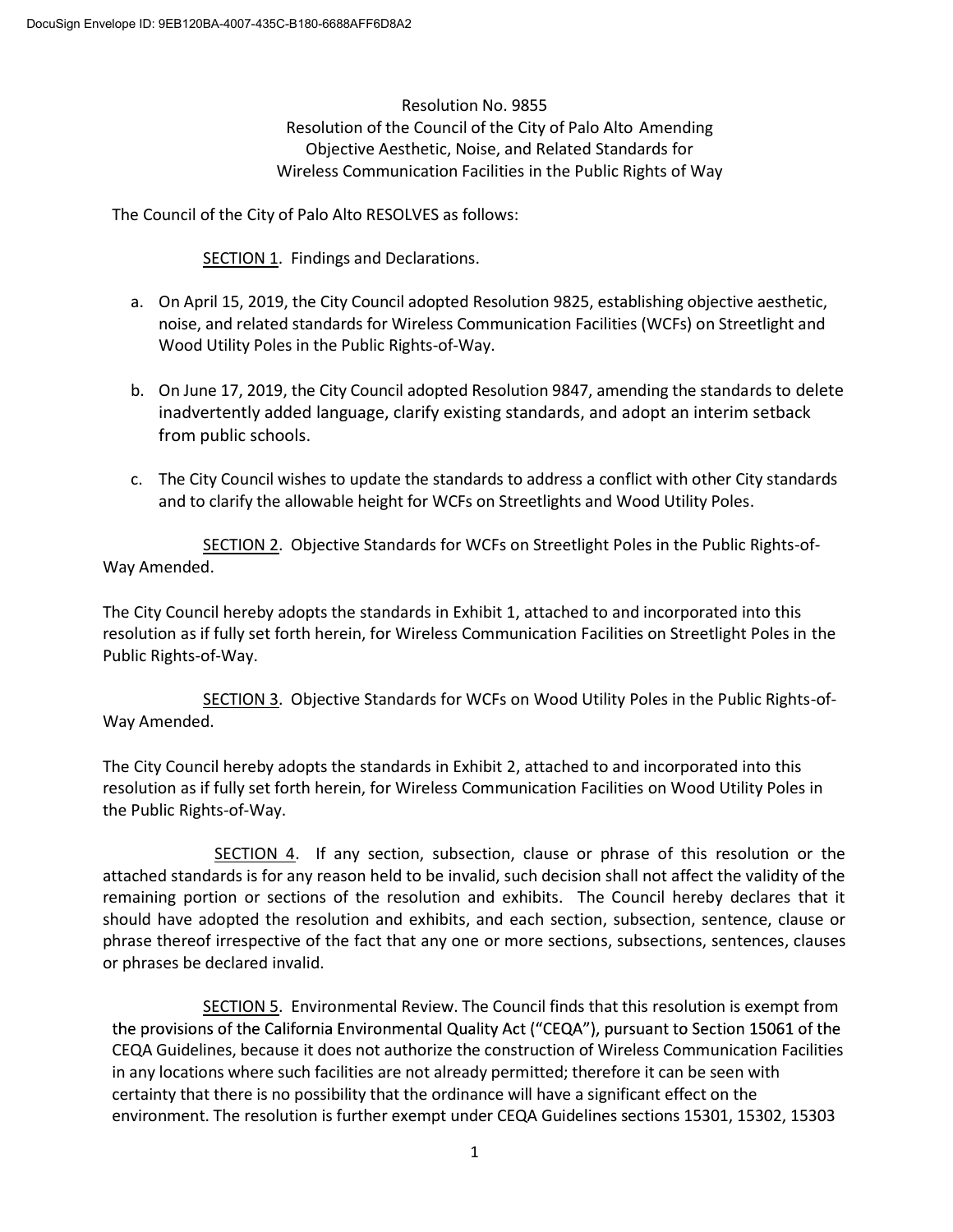and 15305 because it simply represents part of a comprehensive regulatory scheme governing minor alterations to existing facilities or small structures.

INTRODUCED AND PASSED: August 12, 2019

AYES: CORMACK, DUBOIS, FILSETH, FINE, KNISS

NOES: KOU, TANAKA

ABSENT:

ABSTENTIONS:

ATTEST:

-DocuSigned by:

**Beth Minor** 

City Clerk Mayor

APPROVED AS TO FORM: APPROVED:

DocuSigned by:

aylin Bilir

6E7083E64AE Deputy City Attorney **City Manager** 

DocuSigned by:

Eric Filseth

DocuSigned by:

Ed Swikada



Director of Planning and Community Environment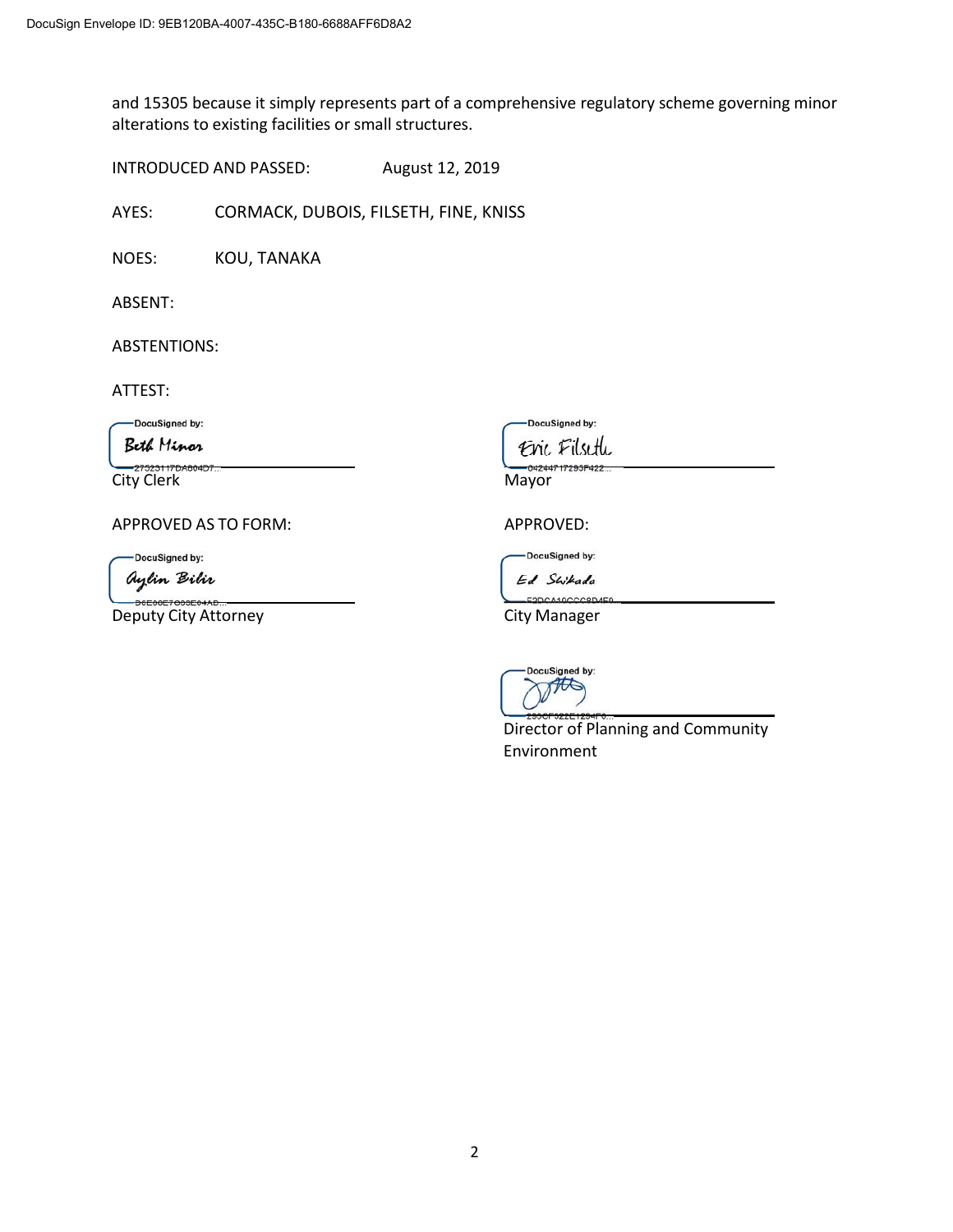# EXHIBIT 1

| <b>Streetlight Poles</b>                                                                              |                                                                                                                                                                                              |  |  |  |  |
|-------------------------------------------------------------------------------------------------------|----------------------------------------------------------------------------------------------------------------------------------------------------------------------------------------------|--|--|--|--|
|                                                                                                       |                                                                                                                                                                                              |  |  |  |  |
| Standard designs for WCFs located on Streetlights - An applicant proposing to attach to a Streetlight |                                                                                                                                                                                              |  |  |  |  |
| in the public right of way shall utilize one of the other designs specified herein.                   |                                                                                                                                                                                              |  |  |  |  |
|                                                                                                       | a) Underground design: Radio equipment shall be placed in an underground vault in the                                                                                                        |  |  |  |  |
|                                                                                                       | pedestrian right of way. The antennae shall be placed in a shroud at the top of a nearby pole.                                                                                               |  |  |  |  |
|                                                                                                       | Underground vaults shall be the minimum volume necessary to house WCF equipment.<br>i)                                                                                                       |  |  |  |  |
|                                                                                                       | Application materials should explain why the proposed dimensions are required. In no                                                                                                         |  |  |  |  |
|                                                                                                       | event shall vault dimensions exceed 5 feet 8-inches x 8 feet 2-inches x 5 feet 7-inches or                                                                                                   |  |  |  |  |
|                                                                                                       | 260 cu. ft., excluding space required for ventilation or sump pump equipment.                                                                                                                |  |  |  |  |
|                                                                                                       | b) Top-mounted design: All equipment shall be enclosed within a shroud at the top of the pole                                                                                                |  |  |  |  |
|                                                                                                       | containing both radio and antenna equipment.                                                                                                                                                 |  |  |  |  |
|                                                                                                       | Top-mounted equipment shrouds shall not exceed 5.5 feet from the top of the streetlight<br>i)                                                                                                |  |  |  |  |
|                                                                                                       | pole and shall taper to meet the pole above the mast arm. The diameter of the antenna                                                                                                        |  |  |  |  |
|                                                                                                       | and shroud shall not exceed 15 inches at their widest.                                                                                                                                       |  |  |  |  |
| C)                                                                                                    | Minimal sunshield design: Radio equipment shall be enclosed within one or two sunshields                                                                                                     |  |  |  |  |
| not exceeding 8 inches wide nor 0.75 cubic feet in volume each, mounted directly to the side          |                                                                                                                                                                                              |  |  |  |  |
|                                                                                                       | of the pole. Sunshields shall be attached at least 12 feet above ground level. To the extent<br>separate antennae are required, antennae shall be placed in a shroud at the top of the pole. |  |  |  |  |
|                                                                                                       | d) Existing signage: Radio equipment shall be attached to a pole behind existing signage under                                                                                               |  |  |  |  |
|                                                                                                       | the following conditions:                                                                                                                                                                    |  |  |  |  |
|                                                                                                       | Radio equipment shall be placed within a shroud that does not exceed the dimensions of<br>i)                                                                                                 |  |  |  |  |
|                                                                                                       | the sign in height and width, nor 4 inches in depth, including any required mounting                                                                                                         |  |  |  |  |
|                                                                                                       | bracket.                                                                                                                                                                                     |  |  |  |  |
|                                                                                                       | In no event shall WCF equipment obscure or interfere with the visibility or functioning of<br>ii)                                                                                            |  |  |  |  |
|                                                                                                       | the signage.                                                                                                                                                                                 |  |  |  |  |
|                                                                                                       | iii) To the extent separate antennae are required, antennae shall be placed in a shroud at the                                                                                               |  |  |  |  |
|                                                                                                       | top of the pole.                                                                                                                                                                             |  |  |  |  |
|                                                                                                       |                                                                                                                                                                                              |  |  |  |  |
|                                                                                                       | General standards for all WCFs located on Streetlights in the public right of way                                                                                                            |  |  |  |  |
|                                                                                                       | WCF equipment and shrouds                                                                                                                                                                    |  |  |  |  |
|                                                                                                       | 1) Antennae shall be the smallest antennae possible to achieve the coverage objective.                                                                                                       |  |  |  |  |
|                                                                                                       | Except in the case of top-mounted designs, antennae shall not exceed 3 feet from the top                                                                                                     |  |  |  |  |
|                                                                                                       | of the streetlight pole and the associated "antenna skirt" shall taper to meet the pole                                                                                                      |  |  |  |  |
|                                                                                                       | above the mast arm. The diameter of the antenna and shroud shall not exceed 15 inches                                                                                                        |  |  |  |  |
|                                                                                                       | at their widest.                                                                                                                                                                             |  |  |  |  |
|                                                                                                       | All shrouds and equipment shall be painted to match Public Works Department (PWD)<br>2)                                                                                                      |  |  |  |  |
|                                                                                                       | standards or the existing pole, as applicable.                                                                                                                                               |  |  |  |  |
|                                                                                                       | All shrouds and equipment shall be designed without gaps between materials or sky<br>3)                                                                                                      |  |  |  |  |
|                                                                                                       | visible between component surfaces.                                                                                                                                                          |  |  |  |  |
|                                                                                                       | Equipment that cannot propagate an adequate signal within the shrouding required by<br>4)                                                                                                    |  |  |  |  |
|                                                                                                       | the standard designs shall be attached to a streetlight pole at a height of 2 feet below the                                                                                                 |  |  |  |  |
|                                                                                                       | light mast or higher. Each instance of such equipment shall not exceed 0.85 cu. ft. nor                                                                                                      |  |  |  |  |
|                                                                                                       | shall the total volume of such equipment and any shrouding exceed 2.6 cu. ft. per                                                                                                            |  |  |  |  |
|                                                                                                       | streetlight pole.                                                                                                                                                                            |  |  |  |  |
|                                                                                                       |                                                                                                                                                                                              |  |  |  |  |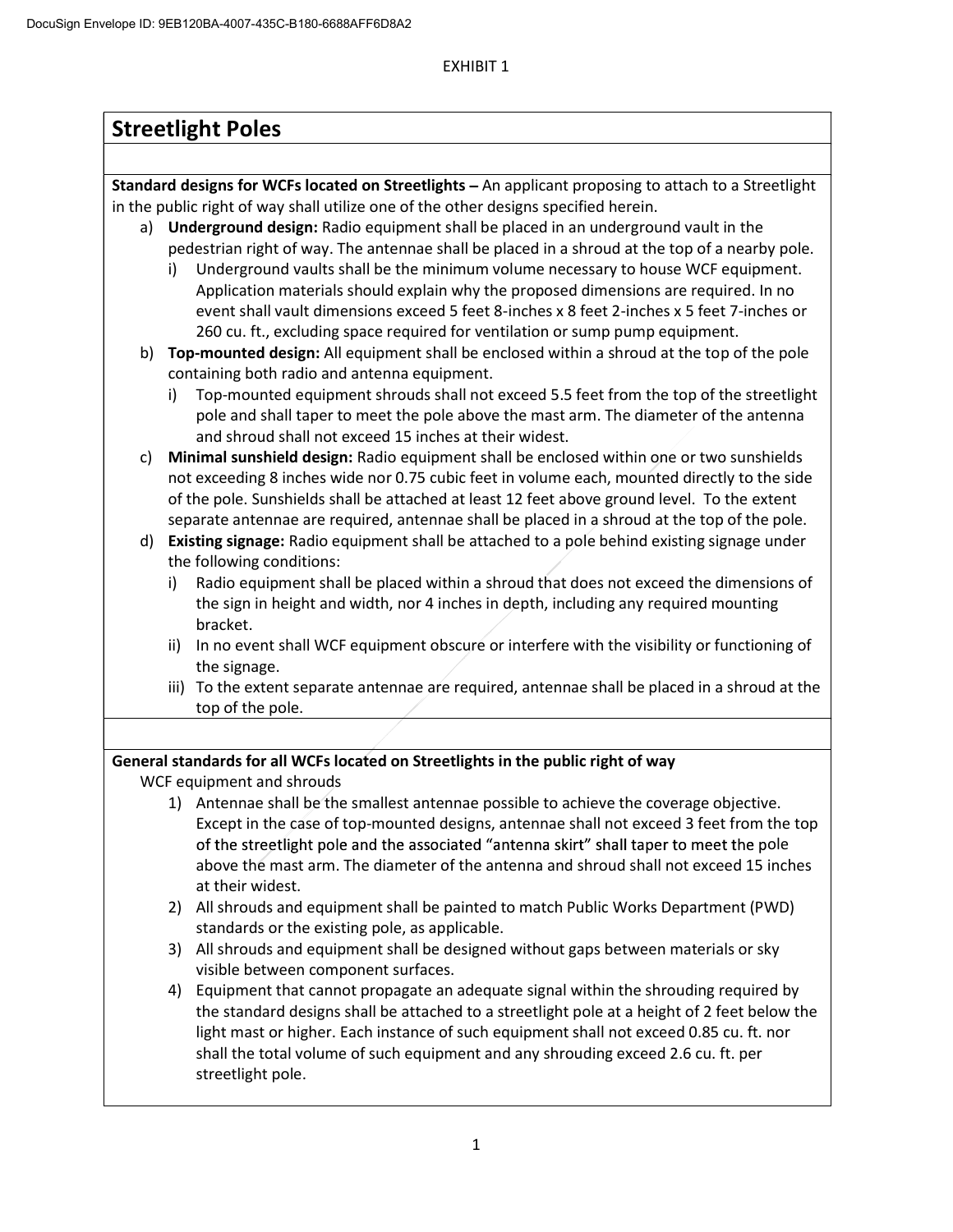| Height        |                                                                                                        |
|---------------|--------------------------------------------------------------------------------------------------------|
| 5)            | Except for top-mounted designs, poles and all attachments will not exceed the height of                |
|               | the existing or replacement pole by more than 3 feet. For top-mounted designs, poles and               |
|               | all attachments shall not exceed the height of the existing or replacement pole by more                |
|               | than 6 feet.                                                                                           |
| 6)            | Replacement poles will conform to PWD style guidelines and CPAU standards where the                    |
|               | City has adopted standards and will match the pole being replaced where no standards                   |
|               | exist. For integrated pole designs, poles shall incorporate decorative elements (e.g.                  |
|               | fluting, decorative mast arm and luminaire, etc.) from PWD and CPAU standards or                       |
|               | existing poles, as applicable.                                                                         |
| Landscaping   |                                                                                                        |
|               | 7) At the direction of the Urban Forestry division, Applicant shall provide street trees and/or        |
|               | smaller amenity trees that interrupt direct views of WCF equipment where Urban                         |
|               | Forestry determines appropriate space exists within 35 feet of the pole.                               |
| 8)            | Any existing landscaping removed or damaged by installation shall be replaced in kind.                 |
| <b>Noise</b>  |                                                                                                        |
| 9)            | Noise shall comply with PAMC Chapter 9.10 and shall be consistent with noise-related                   |
|               | Comprehensive Plan goals and policies.                                                                 |
|               | In residential areas with an average 24-hour noise level ( $L_{dn}$ ) at or below 60 decibels<br>a)    |
|               | (dB), noise generated by WCF equipment shall not cause the L <sub>dn</sub> to exceed 60dB or to        |
|               | increase by 5.0 dB or more, even if the resulting L <sub>dn</sub> would remain below 60 dB.            |
|               | In residential areas with an L <sub>dn</sub> above 60 dB, noise generated by WCF equipment shall<br>b) |
|               | not cause the average to increase by 3.0 decibels (dB) or more.                                        |
|               | Curb clearances                                                                                        |
|               | 10) If placed below 16 feet above ground level, attachments shall not be placed closer than            |
|               | 18 inches to the curb, nor shall they extend over the sidewalk (Caltrans Highway Design                |
|               | Manual Section 309).                                                                                   |
|               | 11) WCF node equipment must be at least 3' from a curb cut.                                            |
| Miscellaneous | 12) WCF installations shall not require any changes in the City's existing banner marketing            |
|               |                                                                                                        |
|               | program.<br>13) All cabling shall be routed entirely within the pole or an attached shroud.            |
|               | 14) Safety signage shall be the smallest size possible to accomplish its purpose.                      |
|               | 15) Power disconnects shall be placed in a vault near the base of the pole.                            |
|               | 16) Except as provided in these standards, no equipment cabinets may be placed at grade.               |
|               | 17) Light mast orientation, height, color temperature and other photometric information                |
|               | shall comply with PWD standards.                                                                       |
| Pole location |                                                                                                        |
|               | 18) Nodes shall utilize existing streetlight pole locations. Any new pole locations are                |
|               | prohibited unless approved through PWD/CPAU pole placement application.                                |
|               | 19) Streetlight nodes at a designated gateway location or along a scenic corridor shall not            |
|               | utilize a top-mounted design.                                                                          |
|               | 20) WCF nodes shall not be placed in locations within 300 feet of any parcel containing a              |
|               | public school.                                                                                         |
|               |                                                                                                        |
|               |                                                                                                        |
|               |                                                                                                        |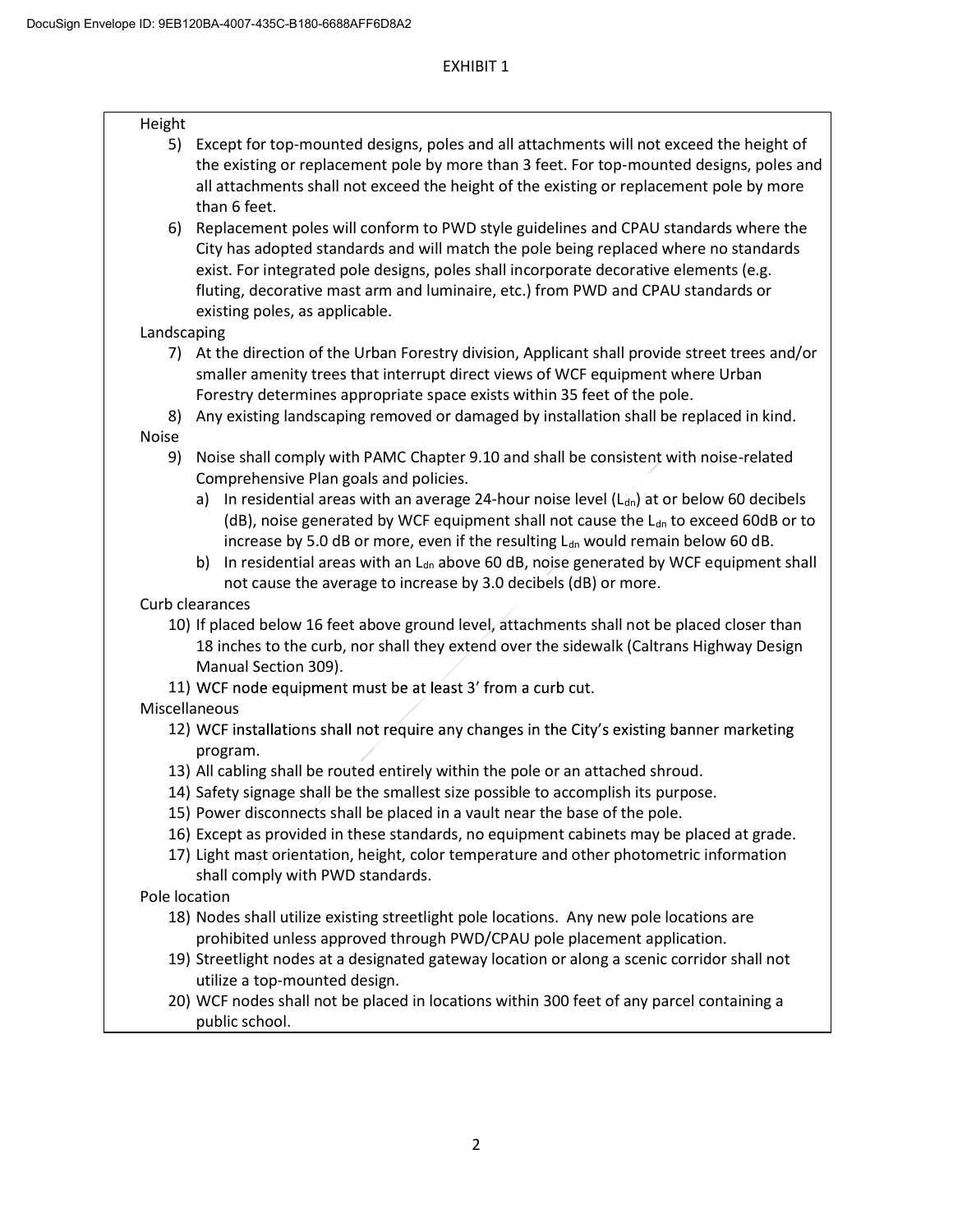# **Wood Utility Poles**

**Standard designs for WCFs located on Wood Utility Poles** - An applicant proposing to attach to a wood utility pole in the public right of way shall utilize one of the other designs specified herein.

- a) **Underground design:** Radio equipment shall be placed in an underground vault in the pedestrian right of way. The antennae shall be placed in a shroud at the top of a nearby pole.
	- i) Underground vaults shall be the minimum volume necessary to house WCF equipment. Application materials should explain why the proposed dimensions are required. In no event shall vault dimensions exceed 5 feet 8-inches x 8 feet 2-inches x 5 feet 7-inches or 260 cu. ft., excluding space required for ventilation or sump pump equipment.
- b) **Top-mounted design:** All equipment shall be enclosed within a shroud at the top of the pole containing both radio and antenna equipment.
	- i) Top-mounted equipment shrouds shall not exceed 5.5 feet from the top of the pole or bayonet attachment, if one is used, and shall taper to meet the pole above the mast arm. The diameter of the antenna and shroud shall not exceed 15 inches at their widest.
- c) **Minimal sunshield design:** Radio equipment shall be enclosed within one or two sunshields not exceeding 8 inches wide nor 0.75 cubic feet in volume each, mounted directly to the side of the pole. To the extent separate antennae are required, antennae shall be placed in a shroud at the top of the pole.
- d) **Existing signage:** Radio equipment shall be attached to a pole behind existing signage under the following conditions:
	- i) Radio equipment shall be placed within a shroud that does not exceed the dimensions of the sign in height and width, nor 4 inches in depth, including any required mounting bracket.
	- ii) In no event shall WCF equipment obscure or interfere with the visibility or functioning of the signage.
	- iii) To the extent separate antennae are required, antennae shall be placed in a shroud at the top of the pole.

# **General standards for all WCFs located on Wood Utility Poles in the public right of way**

WCF equipment and shrouds

- 1) Antennae shall be the smallest antennae possible to achieve the coverage objective. Antennae shall not exceed 5.5 feet from the top of the pole or bayonet attachment, if one is used. The diameter of the antenna and shroud shall not exceed 15 inches at their widest.
- 2) Bayonet attachments and equipment or antennae at the top of the shroud shall be covered by a single integrated shroud and "antenna skirt" that shall meet the pole without any gaps.
- 3) All conduit shall be mounted flush to the pole.
- 4) All shrouds and equipment shall be painted to match PWD standards or the existing pole, as applicable. Paint shall be maintained regularly and shrouds shall be repainted if necessary to match changes in pole color over time.
- 5) All shrouds and equipment shall be designed without gaps between materials or sky visible between component surfaces.
- 6) Equipment that cannot propagate an adequate signal within the shrouding required by the standard designs shall be attached to the top of the pole or on a cross arm or brace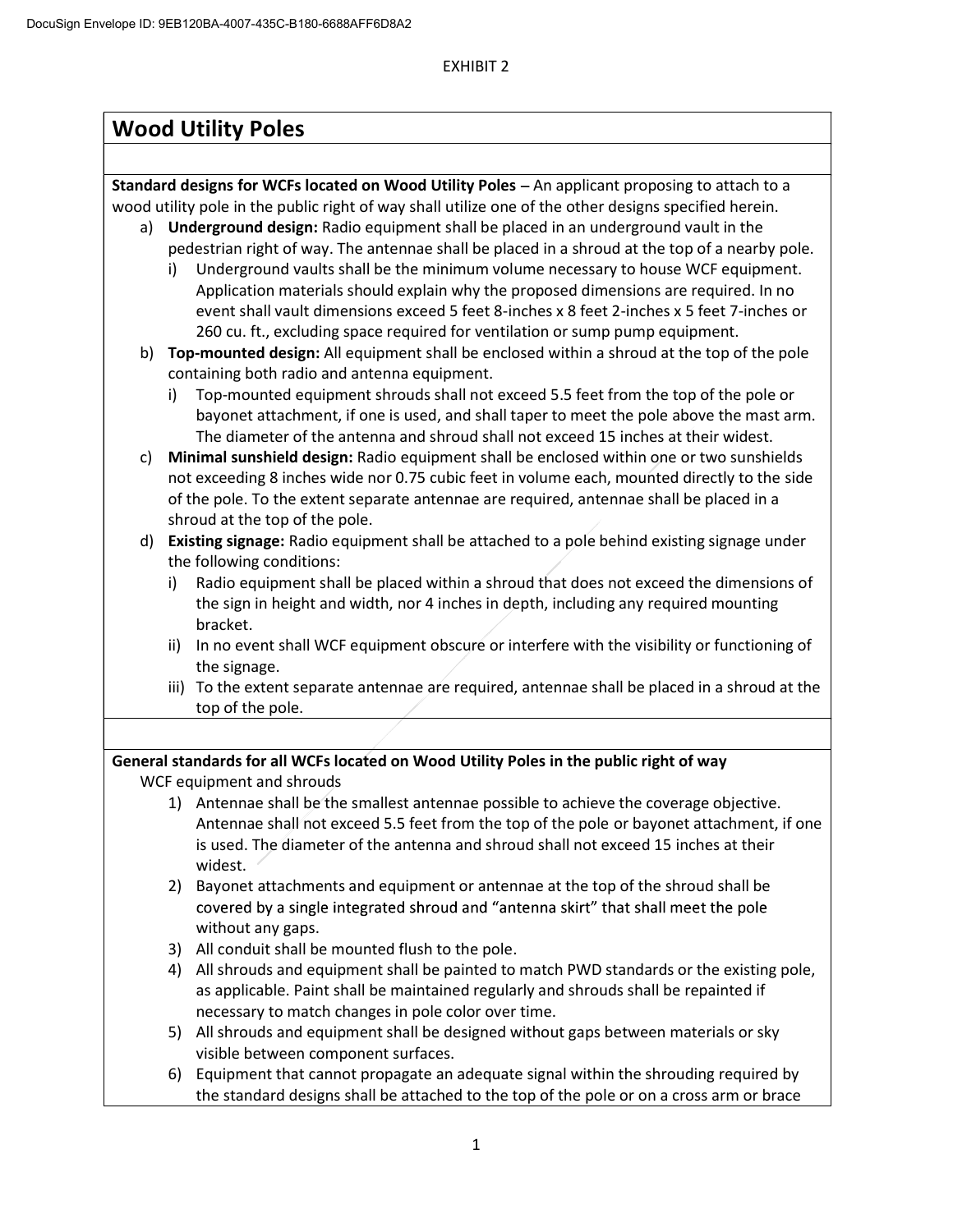# EXHIBIT 2

protruding from the pole to the minimum extent necessary to comply with safety standards including GO95. Such cross arm shall be placed as high on the pole as technically feasible. Each instance of such equipment shall not exceed 0.85 cu. ft. nor shall the total volume of such equipment exceed 2.6 cu. ft. per wood utility pole.

# Height

- 7) For wood utility poles carrying power lines, replacement poles and pole-top bayonet attachments shall be the minimum height necessary to provide GO-95 mandated clearance between WCF equipment and power lines.
- 8) For wood utility poles without power lines, any pole top equipment shall not increase the height of the pole by more than six feet.
- 9) In no event shall the total height of a pole or replacement pole, bayonet, and all WCF equipment exceed 55 feet.

10) Replacement poles will conform to all standards adopted by CPAU. Landscaping

- 11) At the direction of the Urban Forestry division, Applicant shall provide street trees and/or smaller amenity trees that interrupt direct views of WCF equipment where Urban Forestry determines appropriate space exists within 35 feet of the pole.
- 12) Any existing landscaping removed or damaged by installation shall be replaced in kind. Noise
	- 13) Noise shall comply with PAMC Chapter 9.10 and shall be consistent with noise-related Comprehensive Plan goals and policies.
		- a) In residential areas with an average 24-hour noise level  $(L_{dn})$  at or below 60 decibels (dB), noise generated by WCF equipment shall not cause the  $L_{dn}$  to exceed 60dB or to increase by 5.0 dB or more, even if the resulting  $L_{dn}$  would remain below 60 dB.
		- b) In residential areas with an  $L<sub>dn</sub>$  above 60 dB, noise generated by WCF equipment shall not cause the average to increase by 3.0 decibels (dB) or more.

Curb clearances

- 14) If placed below 16 feet above ground level, attachments shall not be placed closer than 18 inches to the curb, nor shall they extend over the sidewalk (Caltrans Highway Design Manual Section 309).
- 15) WCF node equipment must be at least 3 feet from a curb cut.
- Miscellaneous
	- 16) Safety signage shall be the smallest size possible to accomplish its purpose.
	- 17) Power disconnects shall be placed on the wood pole or in a vault near the base of the pole.
	- 18) Except as provided in these standards, no equipment cabinets may be placed at grade.
	- 19) If applicable, light mast orientation, height, color temperature and other photometric information shall comply with PWD standards.

Pole location

- 20) Nodes shall utilize existing wood utility pole locations. Any new pole locations are prohibited unless approved through PWD/CPAU pole placement application.
- 21) Wood utility poles at a designated gateway location or along a scenic corridor shall not utilize a top-mounted design.
- 22) WCF nodes shall utilize only wood utility poles located in the public rights of way.
- 23) WCF nodes shall not be placed in locations within 300 feet of any parcel containing a public school.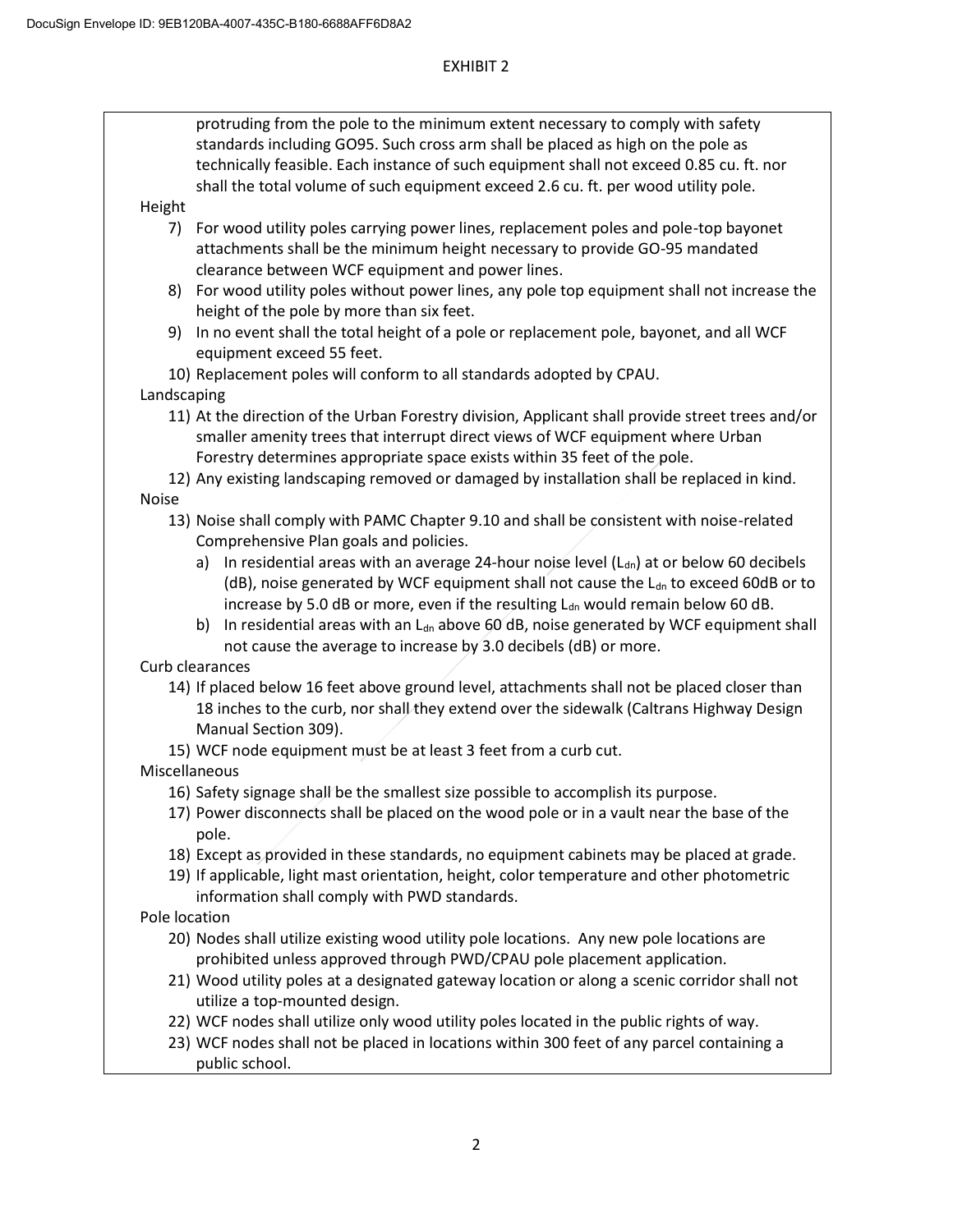

## **Certificate Of Completion**

Envelope Id: 9EB120BA4007435CB1806688AFF6D8A2 Subject: Please DocuSign: RESO 9855 WCF Standards Update.docx Source Envelope: Document Pages: 6 Signatures: 5 Certificate Pages: 2 Initials: 0 AutoNav: Enabled Envelopeld Stamping: Enabled Time Zone: (UTC-08:00) Pacific Time (US & Canada)

### **Record Tracking**

Status: Original 8/14/2019 7:50:19 AM Security Appliance Status: Connected Storage Appliance Status: Connected

#### **Signer Events**

**Aylin Bilir** Aylin.Bilir@CityofPaloAlto.org Deputy City Attorney Security Level: Email, Account Authentication (None)

#### **Electronic Record and Signature Disclosure:** Not Offered via DocuSign

Jonathan Lait Jonathan.Lait@CityofPaloAlto.org Interim Director Planning and Community Environment City of Palo Alto Security Level: Email, Account Authentication (None) **Electronic Record and Signature Disclosure:** 

Not Offered via DocuSign

#### Ed Shikada

ed.shikada@cityofpaloalto.org **City Manager** City of Palo Alto Security Level: Email, Account Authentication (None)

**Electronic Record and Signature Disclosure:** Not Offered via DocuSign

Eric Filseth eric.filseth@cityofpaloalto.org Mayor Security Level: Email, Account Authentication (None)

**Electronic Record and Signature Disclosure:** Not Offered via DocuSign

Holder: Kim Lunt kimberly.lunt@cityofpaloalto.org Pool: StateLocal Pool: City of Palo Alto

## **Signature**

DocuSigned by: aylin Bilir -D0E86E7C83E64AD...

THIS

Signature Adoption: Pre-selected Style Using IP Address: 12.220.157.20

Signature Adoption: Uploaded Signature Image Using IP Address: 12.220.157.20

Sent: 8/14/2019 9:09:09 AM Viewed: 8/14/2019 10:04:41 AM Signed: 8/14/2019 10:04:56 AM

DocuSigned by: Ed Swikada -F2DCA19CCC8D4F9

Signature Adoption: Pre-selected Style Using IP Address: 12.220.157.20

> Sent: 8/14/2019 3:00:28 PM Viewed: 8/14/2019 5:17:54 PM Signed: 8/14/2019 5:18:13 PM

Sent: 8/14/2019 10:04:58 AM

Viewed: 8/14/2019 3:00:17 PM

Signed: 8/14/2019 3:00:25 PM

Status: Completed

Envelope Originator: Kim Lunt 250 Hamilton Ave Palo Alto, CA 94301 kimberly.lunt@cityofpaloalto.org IP Address: 12.220.157.20

Location: DocuSign

Location: DocuSign

## **Timestamp**

Sent: 8/14/2019 8:20:20 AM Viewed: 8/14/2019 9:07:26 AM Signed: 8/14/2019 9:09:07 AM

DocuSigned by: Enc Filseth -64244717295F422

Signature Adoption: Pre-selected Style Using IP Address: 172.58.35.10 Signed using mobile